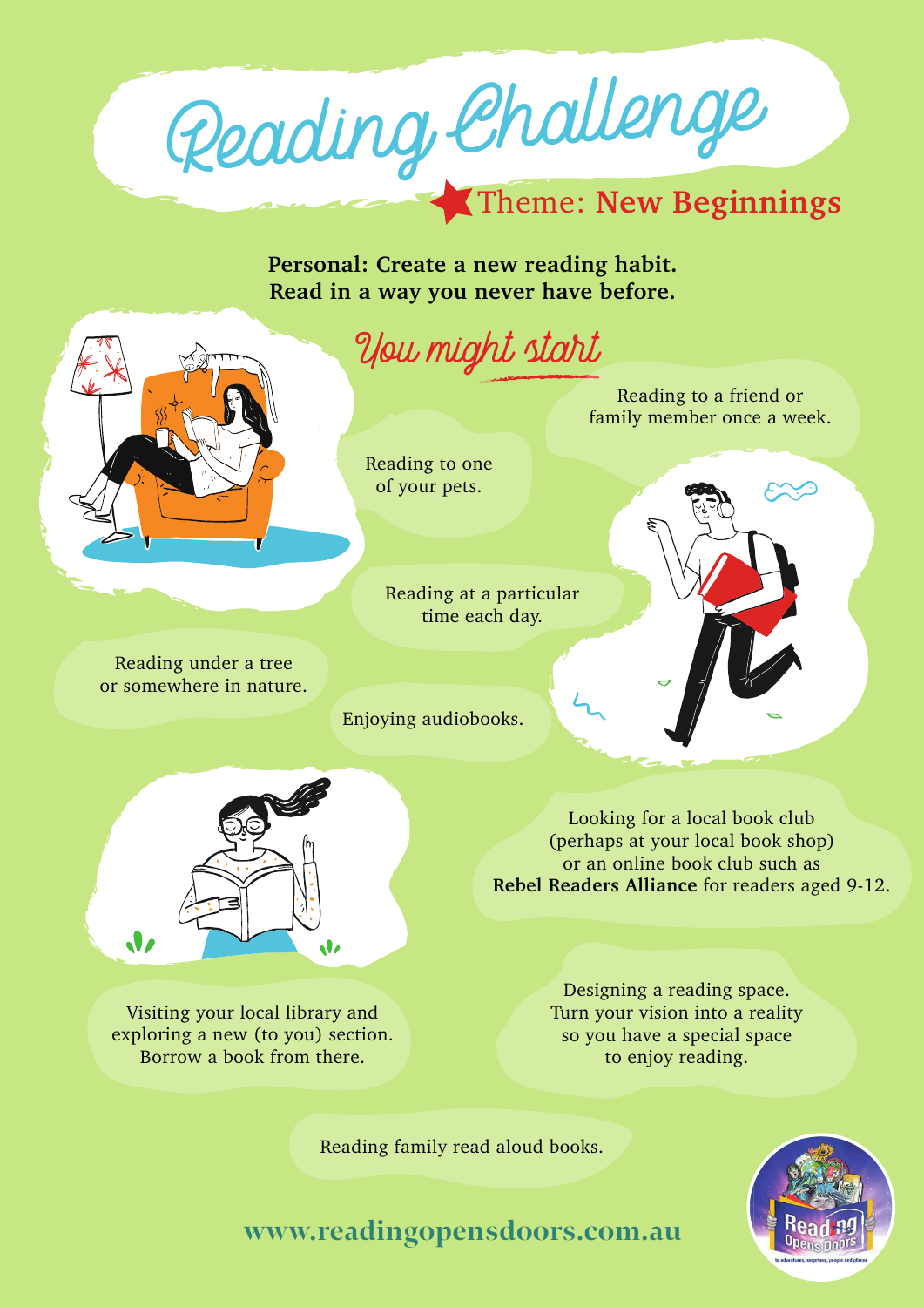

**Spread the book love by introducing new reading ideas to others. Introduce a friend or family member to a book, author, genre or series that is new to them.**

# Some ideas might include



Create a Book Bento Box – visual representation of a book using carefully selected and curated objects in a creative way to illustrate the themes of the book.



**www.readingopensdoors.com.au**